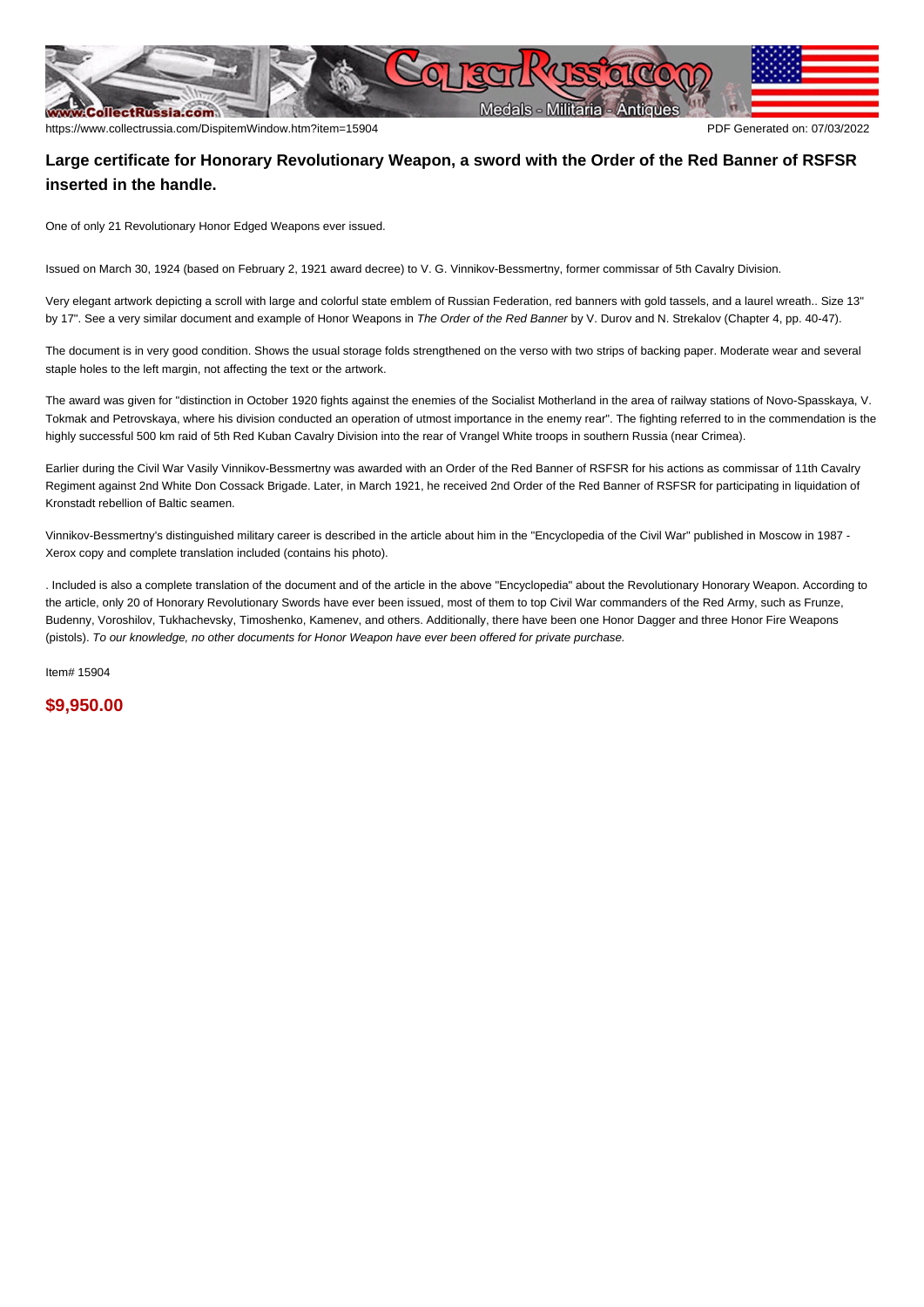

 $IQ2 = 200a$ .

 $\Gamma$ op.

т Революционного нета Республики